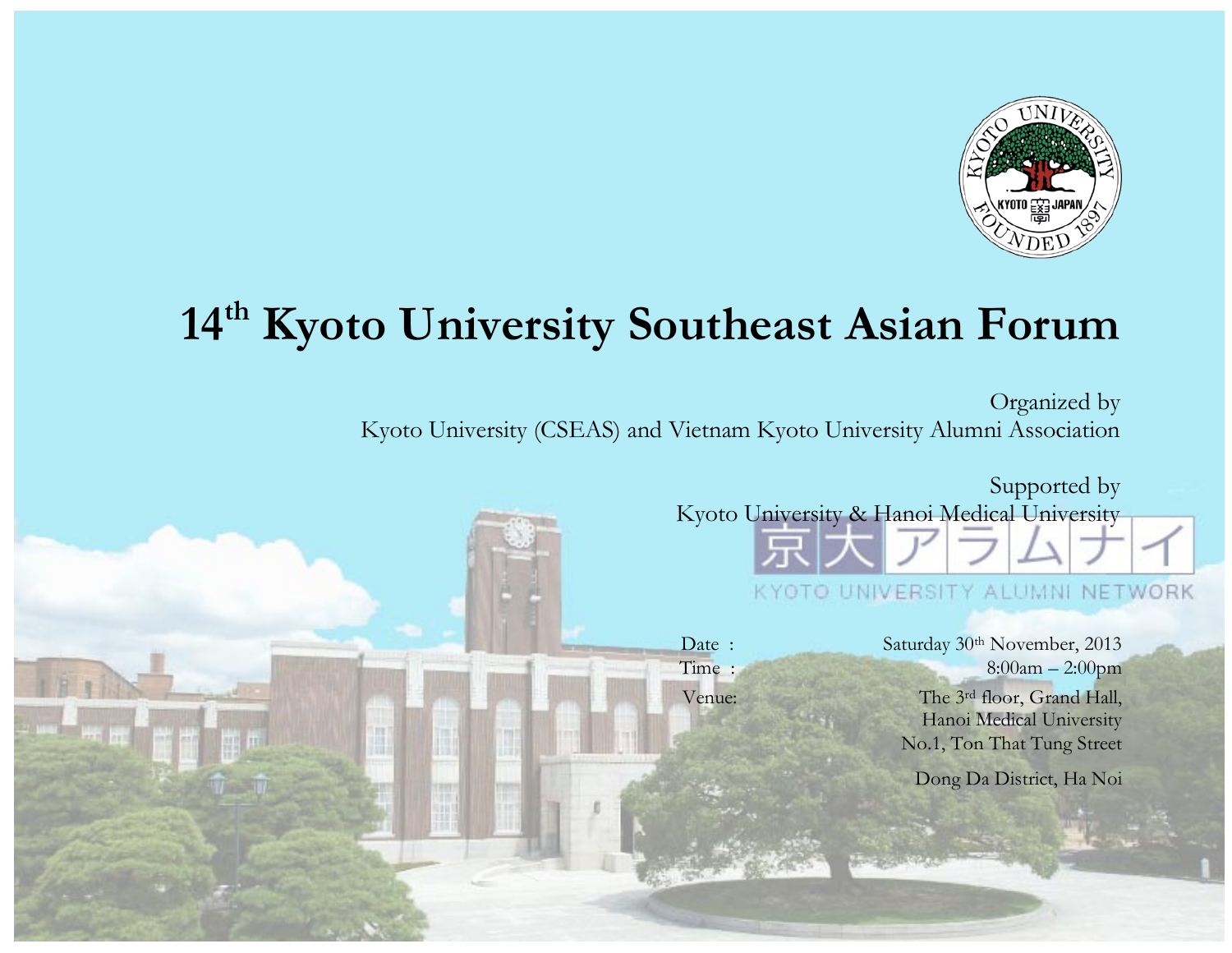# 14<sup>th</sup> Kyoto University Southeast Asian Forum

### **Climate Change Adaptation and Disaster Risk Reduction in Vietnam**

Vietnam is a disaster prone country and one of the world's most vulnerable countries to climate change, particularly affected by climate-related hazards. Over the past two decades, climate related disasters in Viet Nam have caused an average annual loss of USD 1.8 billion, or 1.2 percent of GDP (in PPP), and an average of 445 deaths. Although the number of deaths is decreasing due to better disaster preparedness and response, the economic losses are increasing.

Furthermore, 93 percent of the Mekong delta land is less than 1.5 meter above mean sea water level and saline water already intrudes 30-40 km inland. Low-land cities are vulnerable to sea level rise which affects the poorest residents in the most exposed areas. These events not only cause death and disease but also reduce job opportunities and increase food prices. Climate change scenarios show clear changes in wet-season rainfall that will further exacerbate such flooding.

Economic development and population increases are putting additional pressures on natural resources and result in changes in disaster patterns and risks, but they are also very difficult to predict. Deforestation in the uplands, dam building upstream in rivers, and mineral extraction from river beds have altered the water flow and discharge of rivers. The Mekong delta has seen reduced water flow in the dry season and serious erosion in the flood seasons.

The increasingly extreme climatic events will do much damage but are very difficult to predict. Combined with social economic changes the forecast and projections of damage is even more challenging. Therefore the role of climate science is evident for agreeing strategic responses and investments-and policy makers must take note of the analysis. **(YOTO UNIVERSITY ALUMNI NETWOR** 

In October and November this year, many storms, one after another, have been hitting Vietnamese central provinces and cities including Dong Hoi, Da Nang, Hoi An, Tam Ky. They destroyed infrastructure, and interrupted production, business, and activities of all sectors such as industries, health, and education, causing billions of VND in economic losses.

Since climate change impacts across a number of environmental and economic sectors, including water security, agriculture, coastal communities, and infrastructure; it is needed to have expert's community from various areas to address the exiting and future risks of climate change impacts.

The objectives of the workshop is to bring Kyoto University's professors, alumni and friends to:

- Update the climate change scenarios and climate change impacts on various sectors in Vietnam
- Share the researches results related to climate change and disaster risk reduction of Japan and Vietnam
- Update the national policy of Vietnam on urban development, climate change adaptation and disaster risk reduction.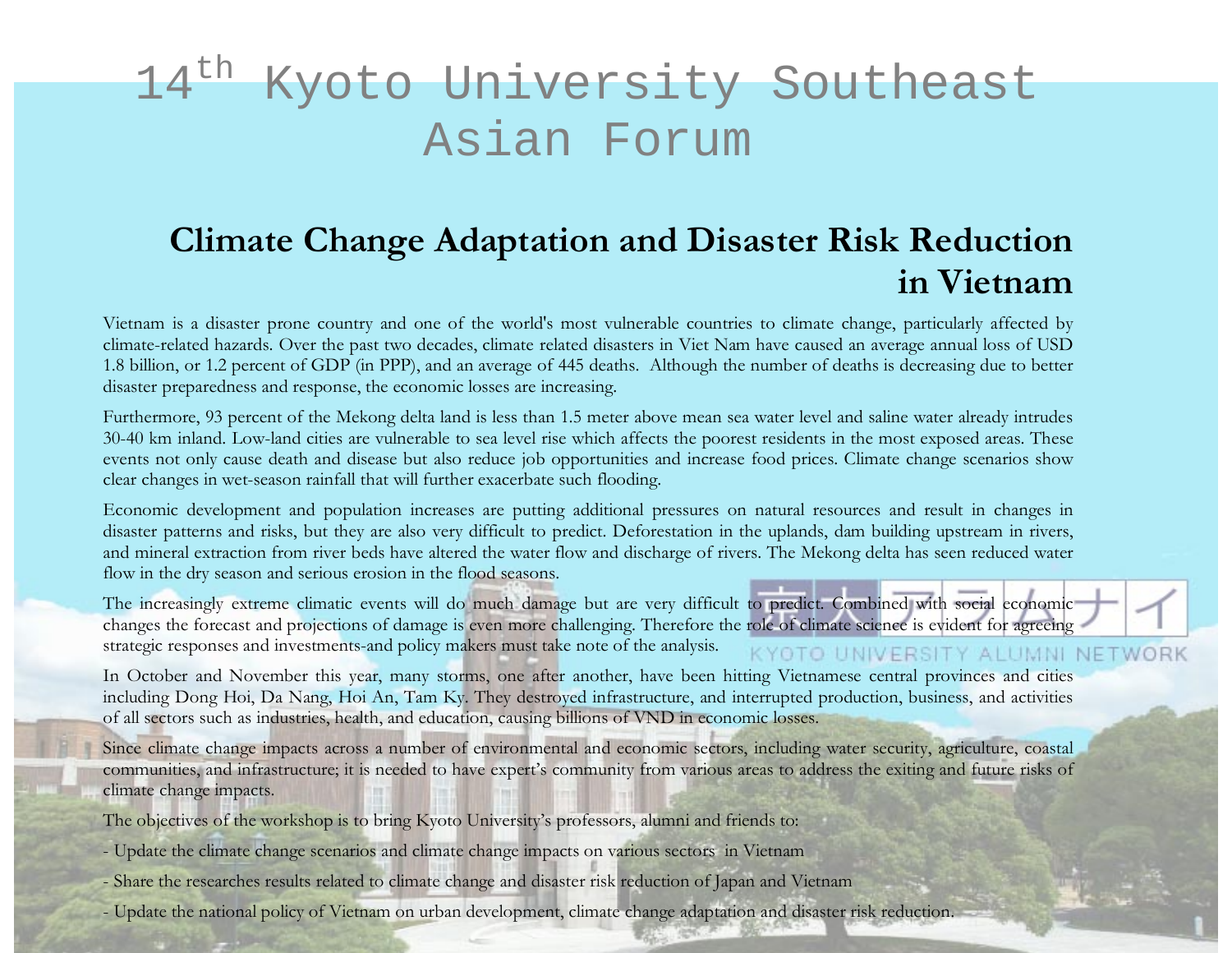#### 14<sup>th</sup> Kyoto University Southeast Asian Forum **Programs (Nov. 30, 2013)Kyoto University - Southeast Asian Forum (KU-CSEAS Forum)**